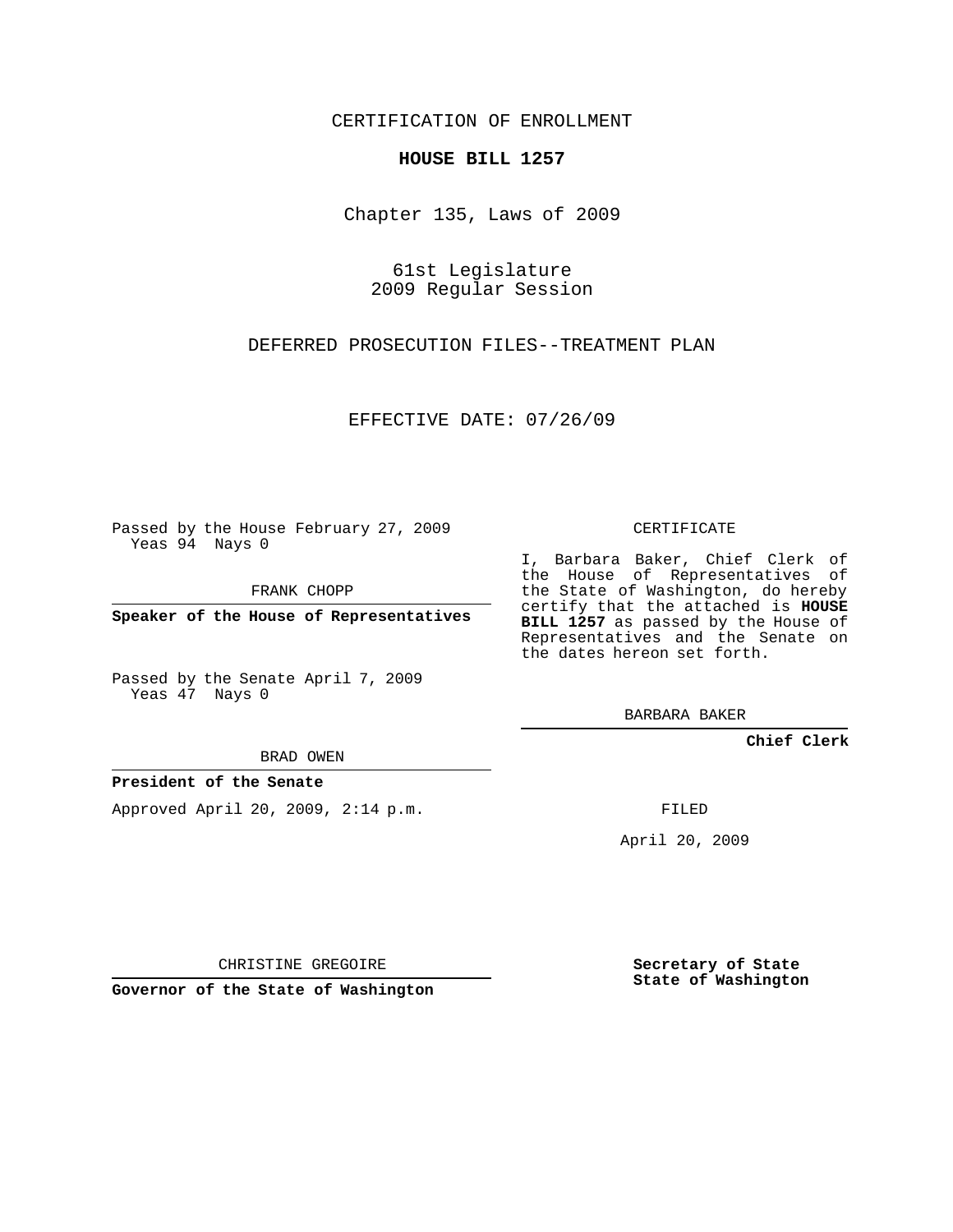## **HOUSE BILL 1257** \_\_\_\_\_\_\_\_\_\_\_\_\_\_\_\_\_\_\_\_\_\_\_\_\_\_\_\_\_\_\_\_\_\_\_\_\_\_\_\_\_\_\_\_\_

\_\_\_\_\_\_\_\_\_\_\_\_\_\_\_\_\_\_\_\_\_\_\_\_\_\_\_\_\_\_\_\_\_\_\_\_\_\_\_\_\_\_\_\_\_

Passed Legislature - 2009 Regular Session

**State of Washington 61st Legislature 2009 Regular Session By** Representatives Goodman, Rodne, O'Brien, Simpson, and Moeller Read first time 01/16/09. Referred to Committee on Judiciary.

 1 AN ACT Relating to deferred prosecution files; and amending RCW 2 10.05.060.

3 BE IT ENACTED BY THE LEGISLATURE OF THE STATE OF WASHINGTON:

 4 **Sec. 1.** RCW 10.05.060 and 1994 c 275 s 17 are each amended to read 5 as follows:

 If the report recommends treatment, the court shall examine the treatment plan. If it approves the plan and the petitioner agrees to comply with its terms and conditions and agrees to pay the cost thereof, if able to do so, or arrange for the treatment, an entry shall be made upon the person's court docket showing that the person has been accepted for deferred prosecution. A copy of the treatment plan shall 12 be ((attached to the docket, which shall then be removed from the 13 regular court dockets and filed in a special court deferred prosecution  $file()$  filed with the court. If the charge be one that an abstract of the docket showing the charge, the date of the violation for which the charge was made, and the date of petitioner's acceptance is required to be sent to the department of licensing, an abstract shall be sent, and the department of licensing shall make an entry of the charge and of the petitioner's acceptance for deferred prosecution on the